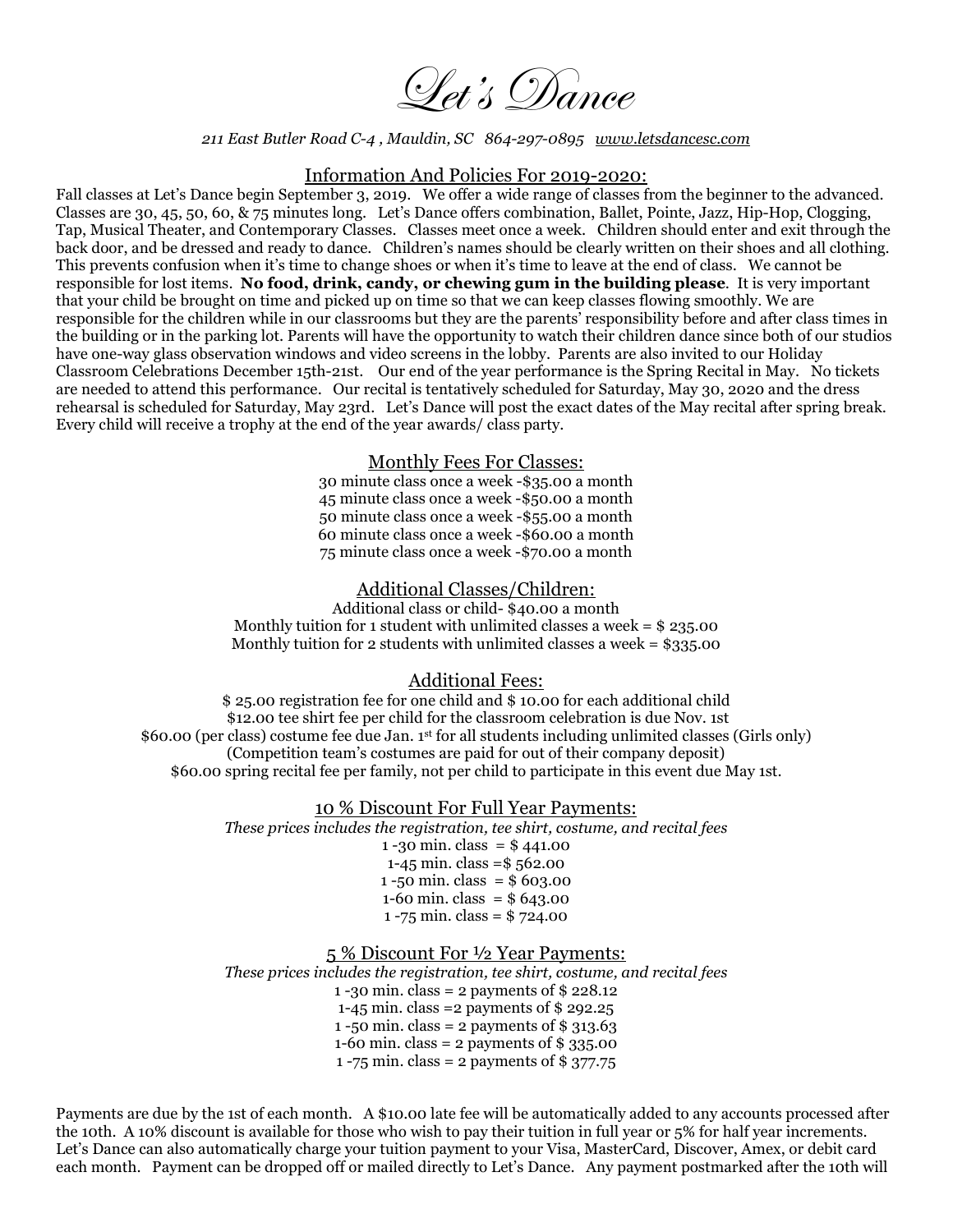be considered late. Please make checks or money orders payable to Let's Dance (do not send cash). **Do not put checks in children's dance bags or leave any payments at the daycare center**. We do not go through their bags and they may get misplaced or lost. There is a \$35.00 fee for returned checks. A two-week notice must be received to drop a class in order to discontinue billing.

# Company Auditions:

Let's Dance has 25+ dance companies that attend dance conventions and competitions on the regional as well as the national level. Auditions for the dance company will be held June 1,2, & 3. There is a \$15.00 fee to audition for each. This is an excellent learning experience for students, whether or not they are accepted. Any student accepted into the dance company will be required to sign a contract pertaining to our rules and expectations. The company meeting is in June.

## Bad Weather:

Let's Dance will be closed if the Greenville County Public School System is closed, because of the weather and all major holidays (listed below). If there is bad weather in the evening hours or Saturdays, we follow Greenville Techs' closing policy. **We do not close for teacher's work days, presidential birthdays, etc..** Your monthly tuition will remain the same. We will be happy to schedule a make up class for your child. There will be no extra charge for months with five weeks.

### Dates To Be Remembered:

| Aug. 17        | Open house, registration, and fitting (Ft. Inn 1-2:30 & Mauldin 3:30-5:30 pm)              |
|----------------|--------------------------------------------------------------------------------------------|
| September 3    | First day of dance classes                                                                 |
| Nov. $1$       | Holiday tee shirt fee due (\$12.00)                                                        |
| November 27-30 | Thanksgiving break                                                                         |
| Dec. 14 - 20   | Holiday classroom celebration (in house)                                                   |
| Dec. 23-Jan. 4 | Winter break                                                                               |
| Jan. 1         | \$60.00 per costume fee due girls only (boys see teacher for details on what to wear)      |
| April 13-18    | Spring break                                                                               |
| May 1          | \$60.00 Recital fee due (per family)                                                       |
| May $4-9$      | Picture week (tentative)                                                                   |
| May $23$       | Mandatory dress rehearsal (tentative) Recital dates are determined by theater availability |
| May 24-29      | Last Week of Dance Classes (class party /award ceremony)                                   |
| May 30         | Recital (tentative) Recital dates are determined by theater availability.                  |

# Recommended Dress For Class:

*Let's Dance carries high quality discounted dance ware and dance shoes. Starter kits are also available.*  Students in a combination class: a black short sleeve leotard, theatrical pink footed tights, pink skirt, pink leather ballet shoes with an elastic strap (the draw strings should be knotted and tucked in), and low heeled black patent leather buckle tap shoes. Students ages 8 and up should get the split sole black slip on tap shoes and split sole pink leather ballet shoes. Students in a jazz or musical theater class: a short sleeve black leotard, flat (not shiny) tan footed tights. Tan jazz shoes with split soles (low elastic boots).

Students in a hip-hop class: a tee shirt and black leggings/ yoga pants. Black high top Converse sneaker for shoes. Students in a tap or clogging class: a short sleeve black leotard, flat (not shiny) tan footed tights, and black split sole slip on tap or black lace up clogging shoes (Buck Clogs).

Students in a ballet class: a short sleeve black leotard, theatrical pink footed tights, and pink split soled leather ballet shoes. Students must wear their hair up in a bun. **No booty shorts**.

Students in a pointe class: a short sleeve black leotard, theatrical pink footed tights, and pink pointe shoes with elastic and wide satin ribbons. Hair must be worn in a bun. Students should have a teacher check their pointe shoes before sewing anything on them. Students will be invited to participate in this class.

Students in a contemporary class: a short sleeve black leotard, flat (not shiny) tan footless tights and pirouettes.

# Let's Dance Liability Waiver:

I, as the parent and legal guardian of my child(ren) who is/are a student(s) at Let's Dance, consent to her/his participation in dance classes , dance functions, and dance recitals, and do hereby release, forever discharge and hold harmless Syncopated Steps, Inc., d/b/a Let's Dance, its agents, officers, servants and employees, from any injuries, losses or damages which may be sustained by my child(ren).

## In Closing:

Your support and cooperation is an important component of our students' success. We look forward to getting to know the new students and parents. We would like to express our gratitude for the support of our returning students. *Parents please keep this information sheet throughout the year for policy and payment references***.**

Thank you,